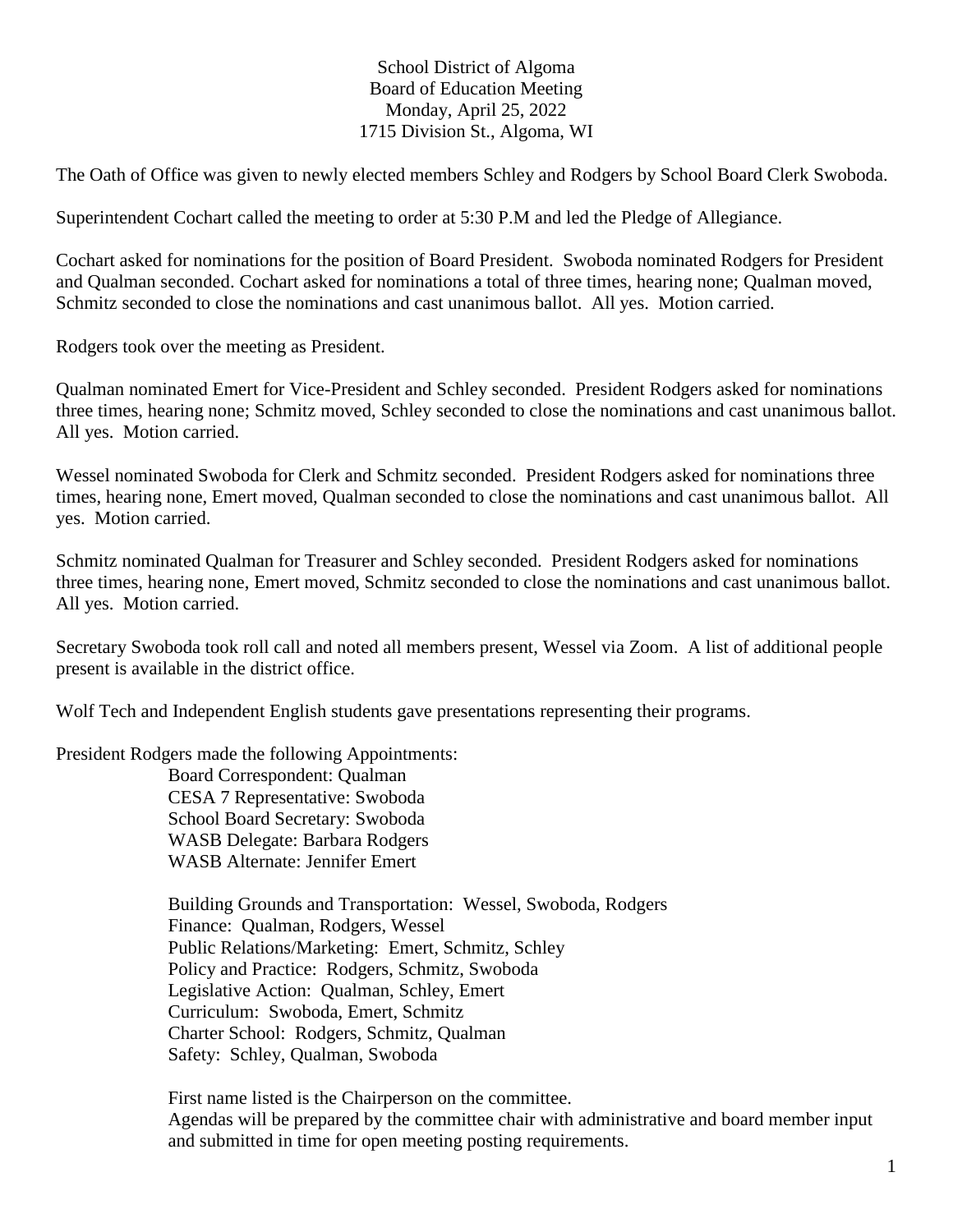Qualman moved, Swoboda seconded to retain the following depositories for School Funds: Associated Bank, Nicolet Bank, Bank of Luxemburg, American Deposit Management Co., and the Local Government Investment Pool. All yes. Motion carried.

Emert moved, Schmitz seconded to approve Davis and Kuelthau, SC and WASB Attorneys for school legal matters. All yes. Motion carried.

The regular School Board Meetings will be held on the fourth Monday of each month at 5:30 P.M. with the exception of the following: December 19, 2022 in the High School TV Studio.

Correspondent Report: Qualman discussed bills signed and vetoed by the Governor.

Board CESA Report: Swoboda gave an update on partnership with Aurora for family mental health assistance, summer program on computer science piloting in Green Bay, and WASB discussing teacher and official shortages.

Student Representative Report: Vandervest gave an update on student and athletic activities along with report on recent band and choir trip.

Misconceptions and Rumors: President Rodgers addressed rumor on furries.

Public Participation: None

**Board President Announcements:** Rodgers welcomed new member Chris Schley and thanked Joann Wiesner for her service.

**Superintendent:** Cochart discussed upcoming committee meetings that need to be scheduled and reported on budget closeout and district financial position, upcoming tentative budget process, Neola policies being updated, staffing, and partnership with Concordia for teacher licensure.

## **Committee Reports:**

Swoboda reported that canvass of the April 5, 2022 Spring Election was conducted at Board of Canvassers Meeting on April 7, 2022 and all votes were verified.

**Current Covid Statistics:** Superintendent Cochart reported no current cases

## **Other Items for Discussion:**

• Staff Appreciation: May  $11<sup>th</sup>$ , dinner catered

Schmitz made a motion, Emert seconded to approve Regular Board Meeting Minutes of March 28, 2022, Special School Board Meeting Minutes of March 31, 2022, and Board of Canvassers Meeting Minutes of April 7, 2022. All yes. Motion carried.

Qualman moved, Schley seconded to approve bills as presented. All yes. Motion carried.

Schley moved, Schmitz seconded to approve DI to travel out of state to attend Global Tournament in Kansas City, MO May 21-24, 2022. All yes. Motion carried.

Wessel moved, Qualman seconded to approve \$500.00 Donation from Condon Oil Company for STEM. All yes. Motion carried.